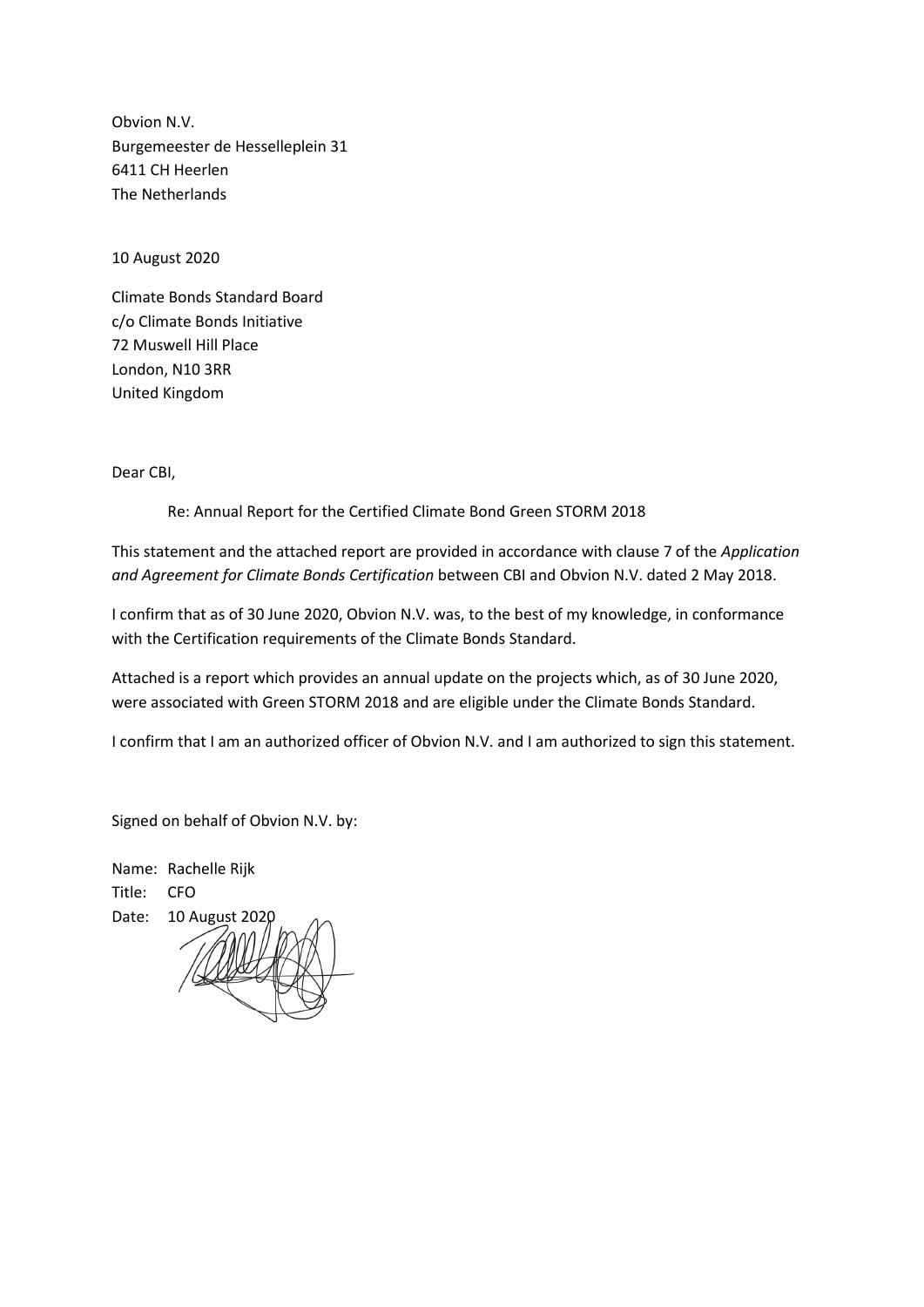## **Overview**

Obvion N.V. ("Obvion"), the issuer of Green STORM 2018, is a subsidiary of Rabobank, an international cooperative bank focused on providing financial services in the Netherlands and involved in retail and wholesale banking, as well as food and agriculture internationally. Rabobank has the largest mortgage-lending business in the Netherlands, which is complemented with a lending portfolio that is directed towards retail customers and corporates.

Obvion has developed the Green STORM 2018 Green Bond Framework (the "Framework") under which it has issued a green residential mortgage-backed security (Green STORM 2018) and used the proceeds to finance or refinance, in whole or in part, Obvion's mortgage asset pool with relevant energy-efficient characteristics.

Sustainalytics has verified compliance of Green STORM 2018 with the Low Carbon Buildings criteria of the Climate Bonds Standard at time of issuance.

## **Use of proceeds**

The proceeds of the RMBS are used to finance or refinance existing mortgage loans from Dutch residential buildings that represent the top 15% in terms of energy performance in the country, or which have achieved at least a 30% improvement in energy efficiency. The mortgages to be (re)financed reflect a diversified and granular portfolio in terms of geography and building types.

## **Process for project selection and Eligibility Criteria**

The selection criteria for inclusion in the mortgage pool of the Green Bond are based on Dutch residential Energy Performance Certificates. The Dutch Energy Performance Certificate system is a result of the Dutch government's implementation of the revised 2010 EU Energy Performance of Buildings Directive. Energy Performance Certificates assign a label between "A" and "G" to each property, with "A" representing the best performance.

Obvion's database of mortgages has been matched against the external database provided by Calcasa, a Dutch valuation service agency. Calcasa sourced the underlying data with regards to Energy Performance Certificates directly from the Netherlands Enterprise Agency (the Rijksdienst voor Ondernemend Nederland or RVO). Where definitive Performance Certificates were not available, Calcasa calculated them using the RVO's methodology for determining Dutch residential Energy Performance Certificates.

From the asset pool that has been classified by Energy Performance labels, Obvion has selected mortgages for inclusion in Green STORM 2018 based on the following requirements (in addition to Obvion's usual non-green mortgage loan selection criteria):